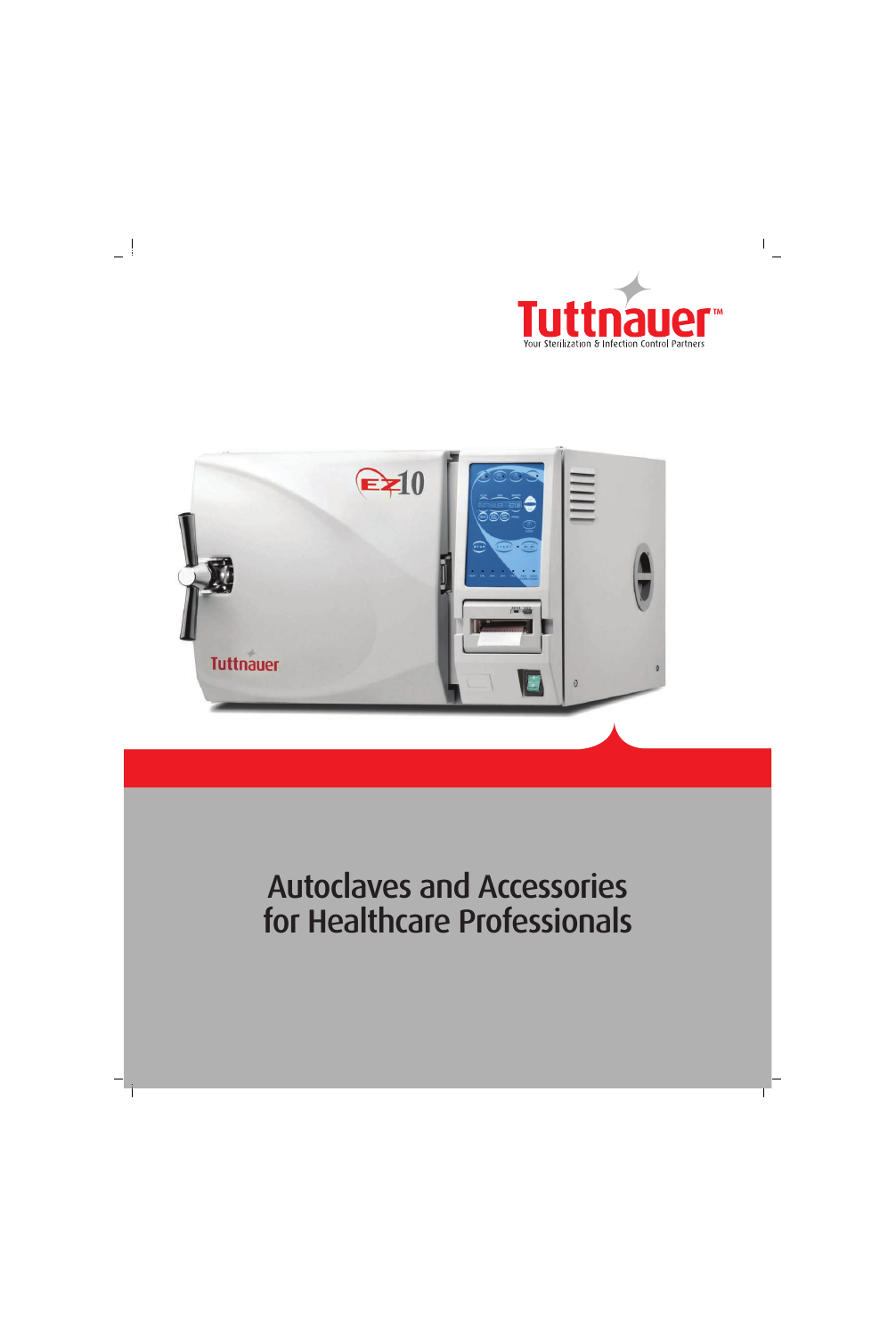## Fully Automatic Autoclaves EZ9<sup>™</sup> & EZ10<sup>™</sup>

With the simplicity of one touch design, all your sterilization and drying needs are fulfilled. The Tuttnauer fully automatic autoclaves fill, sterilize, exhaust and dry at the touch of a button. FORGET IT ONCE YOU SET IT.

#### FEATURES:

EZ Series

- Closed door active drying system to maintain sterility and ensure efficient drying of packs and pouches.
- High efficiency air pump circulates hot air after the sterilization cycle for fast drying.
- Hepa filter 0.2μm air filter (replaceable).
- Pre-programmed cycles for: unwrapped instruments; wrapped/packs; glassware and additional drying cycle.
- All program parameters can be customized and stored.
- Automatic shut off at the end of both the sterilization and dry cycles.
- Audible and visual cycle interruption alert.
- Double safety locking device prevents door from opening while chamber is pressurized.
- Low water sensor prevents activation of sterilization cycle when there is insufficient water in the chamber or reservoir.
- Constant monitoring of temperature and pressure for sterilization.
- Power outage recovery system.
- Door design prevents steam from coming in contact with control panel.
- Optional internal printer documents: date, time, temperature and pressure.
- 510k clearance for dental handpieces.
- Drain valve is located on the front, allowing for quick and easy draining of water reservoir.
- International certifications.

Control Panel

• 2 year parts and labor warranty.



### New, brighter and easier to

| <b>Item</b><br>No. | <b>Chamber</b><br><b>Dimensions</b><br>$\emptyset$ x L in(mm) | <b>Volume</b> | <b>Overall</b><br><b>Dimensions</b><br>$DxWxH$ in(mm) | <b>Standard</b><br><b>Cassette</b><br><b>Capacity</b> | Trav<br><b>Dimensions</b><br>$DxWxH$ in(mm) | No. of<br><b>Travs</b> | <b>Standard</b><br><b>Unwrapped</b><br><b>Cycle Time</b> | Voltage(V)<br>Freq.(Hz) | Power(W) <br>Current(A) | <b>Shipping</b><br>Weight<br>$\mathsf{lbs}(\mathsf{kg})$ |
|--------------------|---------------------------------------------------------------|---------------|-------------------------------------------------------|-------------------------------------------------------|---------------------------------------------|------------------------|----------------------------------------------------------|-------------------------|-------------------------|----------------------------------------------------------|
| EZ9 <sup>m</sup>   | $9''$ x 18"                                                   | 5gal/19L      | 21.5"x20"x14.4"                                       | 2 full and 2 half                                     | 16.3" x 6.7" x 0.8"                         |                        | Cold: 27 mins                                            | <b>120V</b>             | 1400W                   | 95                                                       |
|                    | $(230 \times 470)$                                            |               | (545x510x365)                                         |                                                       | (415x170x20)                                |                        | Hot: 13 mins                                             | 50/60                   | 12A                     | (43)                                                     |
| EZ10™              | 10" x 19"                                                     | 6gal/23L      | 21.5"x20"x14.4"                                       | 3 full and 3 half                                     | 16.3" x 6.7" x 0.8"                         |                        | Cold: 30 mins                                            | 120V                    | 1400W                   | 95                                                       |
|                    | $(254 \times 475)$                                            |               | (545x510x365)                                         |                                                       | (415x170x20)                                |                        | Hot: 14 mins                                             | 50/60                   | 12A                     | (43)                                                     |

### Fully Automatic Kwiklave<sup>™</sup>

The Tuttnauer EZ series is also available in a quick cycle model, the Kwiklave (EZ10k). This sterilizer offers all the proven, dependable features of our fully automatic autoclaves, with the added benefit of reducing the total heat up time. This autoclave is the perfect choice for quick instrument turnaround or a high volume office. Speed and reliability are accomplished without sacrificing load size. 2 year parts and labor warranty.



Model EZ10k requires a voltage between 220V and 235V for proper operation. When applicable a buck/boost transformer (0.5KVA) may be required.

#### **EZ10k™ Series**

| Item<br>. No.      | <b>Chamber</b><br><b>Dimensions</b><br>$\emptyset$ x L in(mm) | <b>Volume</b> | <b>Overall</b><br><b>Dimensions</b><br>$DxWxH$ in(mm) | <b>Standard</b><br>Cassette<br>Capacity | Trav<br><b>Dimensions</b><br>$ DxWxH$ in(mm) | No. of $\vert$<br><b>Travs</b> | <b>Standard</b><br>Unwrapped<br>Cycle Time | $\vert$ Voltage(V)   Power(W)   Shipping<br>Freq.(Hz) | $ $ Current(A) $ $ | Weight<br>$\mathsf{lbs}(\mathsf{kq})$ |
|--------------------|---------------------------------------------------------------|---------------|-------------------------------------------------------|-----------------------------------------|----------------------------------------------|--------------------------------|--------------------------------------------|-------------------------------------------------------|--------------------|---------------------------------------|
| EZ10k <sup>w</sup> | $10"$ x $19"$                                                 | 6qal/23L      | 21.5"x20"x14.4"                                       | 3 full and 3 half                       | 16.3" x 6.7" x 0.8"                          |                                | Cold: $21 \text{ mins}$                    | 230V                                                  | 2200W              | 95                                    |
|                    | (254 x 475)                                                   |               | (545x510x365)                                         |                                         | (415x170x20)                                 |                                | Hot: 11 mins                               | 50/60                                                 | 10A                | (43)                                  |

All published cycle times are estimated. Actual times may vary depending on load size and voltage.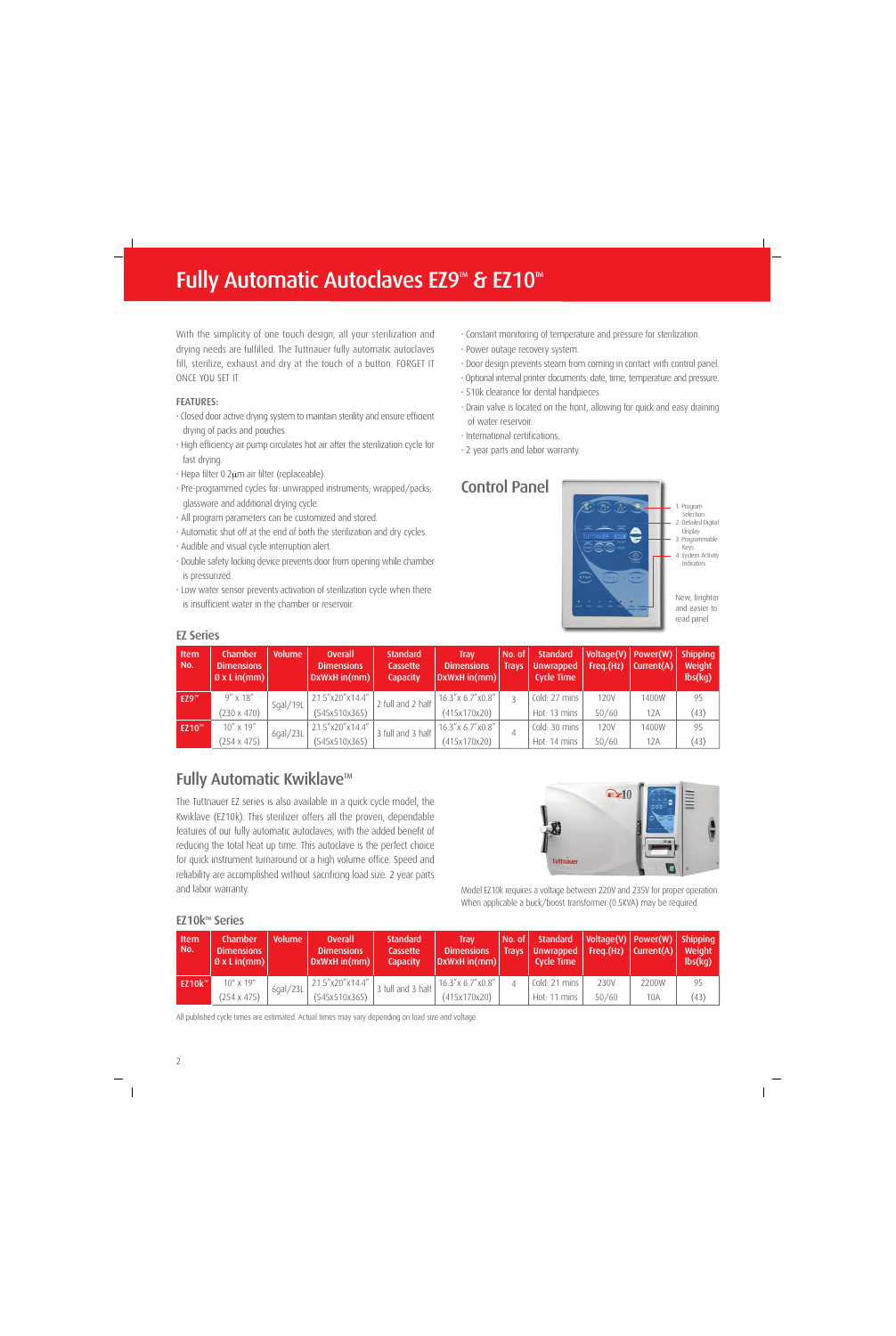



**Optional Internal Printer** See Accessories

### Large Capacity Fully Automatic Autoclave

Our largest automatic tabletop autoclave. Features a closed door active drying system. Perfect for multi-doctor practices, clinics or surgery centers. 15" x 30" chamber accommodates longer instruments or a large number of small instruments. Capacity for 15 full size IMS cassettes. 2 year parts and labor warranty.



#### EA Series

| <b>Item</b><br>l No. | <b>Chamber</b><br><b>Dimensions</b><br>$\emptyset$ x L in(mm) | <b>Volume</b> | <b>Overall</b><br><b>Dimensions</b><br>$DxWxH$ in $(mm)$ | <b>Standard</b><br><b>Cassette</b><br><b>Capacity</b> | Trav<br><b>Dimensions</b><br>$DxWxH$ in(mm) | $\vert$ No. of $\vert$<br><b>Travs</b> | <b>Standard</b><br>Unwrapped<br>Cycle Time | $\vert$ Voltage(V)   Power(W)   Shipping<br>Freq.(Hz) | Current $(A)$ | Weight<br>$\mathsf{lbs}(\mathsf{kq})$ |
|----------------------|---------------------------------------------------------------|---------------|----------------------------------------------------------|-------------------------------------------------------|---------------------------------------------|----------------------------------------|--------------------------------------------|-------------------------------------------------------|---------------|---------------------------------------|
| 3870EA               | 15" x 30"                                                     | 22gal/85L     | 34.5"x26"x20.6"                                          | 15 full                                               | 26.6"x11.3"x1"                              |                                        | Cold: 32 mins                              | 230V                                                  | 3000W         | 213                                   |
|                      | $(384 \times 760)$                                            |               | (875x665x525)                                            |                                                       | (675x286x25)                                |                                        | Hot: $23 \text{ mins}$                     | 50/60                                                 | 13.6A         | (97)                                  |
|                      |                                                               |               |                                                          |                                                       | 26.6"x13.8"x1"                              |                                        |                                            |                                                       |               |                                       |
|                      |                                                               |               |                                                          |                                                       | (675x350x25)                                |                                        |                                            |                                                       |               |                                       |

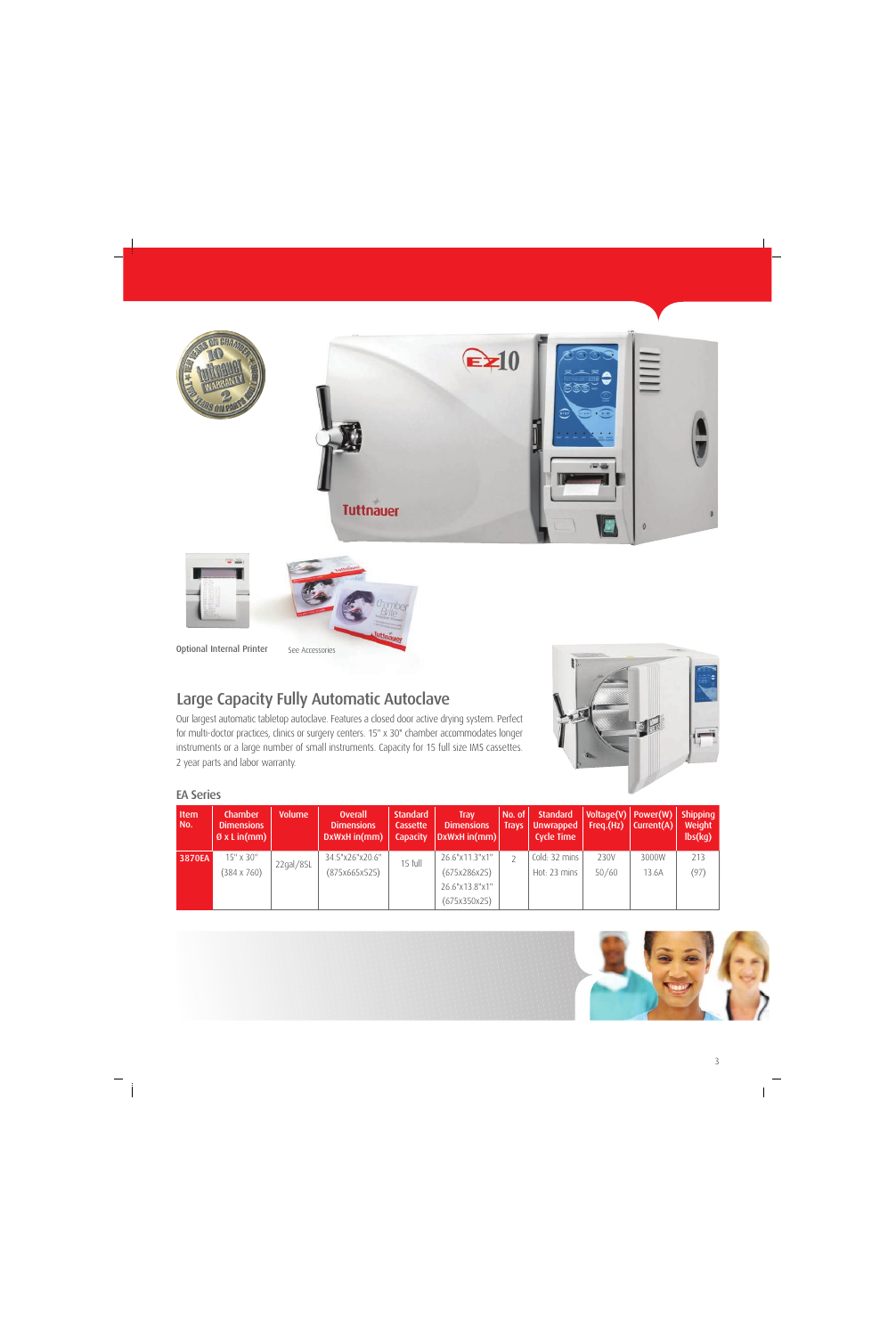## Manual Autoclaves M/MK

Tuttnauer manual autoclaves will compliment any healthcare facility and satisfy all of your sterilization needs. The bright, new, easy to use panel was designed with the operator in mind. Time tested reliability and durability are built into every Tuttnauer product.

#### FEATURES:

- Automatic shut off at the end of both the sterilization and dry cycles.
- A long life electro polished chamber and door.
- Double safety locking device prevents door from opening while chamber is pressurized.
- Drain valve is located on the front, allowing for quick and easy draining of water reservoir.
- Dual safety thermostat to protect against overheating.
- International certifications.
- 1 year parts and labor warranty.



1 Pressure Gauge 2 Timer 3 Thermostat

#### M Series

| <b>Item</b><br>l No. | <b>Chamber</b><br><b>Dimensions</b><br>$\emptyset$ x L in(mm) | <b>Volume</b> | <b>Overall</b><br><b>Dimensions</b><br>DxWxH in(mm) | <b>Standard</b><br><b>Cassette</b><br><b>Capacity</b> | Trav<br><b>Dimensions</b><br>$\vert$ DxWxH in(mm) $\vert$ | No. of<br><b>Travs</b> | <b>Standard</b><br>Unwrapped<br>Cycle Time | Voltage(V)   Power(W)<br>Freq.(Hz) | Current(A) | <b>Shipping</b><br>Weight<br>$\mathsf{lbs}(\mathsf{k}\mathsf{g})$ |
|----------------------|---------------------------------------------------------------|---------------|-----------------------------------------------------|-------------------------------------------------------|-----------------------------------------------------------|------------------------|--------------------------------------------|------------------------------------|------------|-------------------------------------------------------------------|
| 2340M                | $9" \times 18"$                                               | 5gal/19L      | 21.5"x20"x14.4"                                     | 2 full and 2 half                                     | 16.3"x6.7"x0.8"                                           |                        | Cold: 27 mins                              | 120V                               | 1400W      | 85                                                                |
|                      | $(230 \times 470)$                                            |               | (545x510x365)                                       |                                                       | (415x170x20)                                              |                        | Hot: 13 mins                               | 50/60                              | 12A        | (39)                                                              |
| 2540M                | 10" x 19"                                                     | 6qal/23L      | 21.5"x20"x14.4"                                     | 3 full and 3 half                                     | 16.3"x6.7"x0.8"                                           | 4                      | Cold: 30 mins                              | 120V                               | 1400W      | 85                                                                |
|                      | $(254 \times 475)$                                            |               | (545x510x365)                                       |                                                       | (415x170x20)                                              |                        | Hot: 14 mins                               | 50/60                              | 12A        | (39)                                                              |

### Manual Kwiklave ™ MK Series

| <b>2540MK</b> | 10" x 19" | $\sim$   | 1.5"x20"x14.4"        | 3 full and 3 | $7"$ Y $\cap$ $\Omega$ "<br>∵3"х6.,<br>د.16<br>AV.O | Cold: 21<br>mins | 230V  | 2200W |                |
|---------------|-----------|----------|-----------------------|--------------|-----------------------------------------------------|------------------|-------|-------|----------------|
|               | (254 x    | 6gal/23L | 545x510x365<br>TUAJUJ | half         | (415x170x20)                                        | Hot: 11 mins     | 50/60 | 10A   | 30<br><u>.</u> |

The Tuttnauer M Series is also available in a quick cycle model, the Kwiklave (MK). This sterilizer offers all the proven, dependable features of our manual autoclave, with the added benefit of reducing the total heat up time. This autoclave is the perfect choice for quick instrument turnaround or a high volume office. Speed and reliability are accomplished without sacrificing load size. 1 year parts and labor warranty.

### Large Capacity Manual Autoclave

Our largest manual tabletop autoclave. Perfect for multi-doctor practices, clinics or surgery centers. 15" x 30" chamber accommodates longer instruments or a large number of small instruments. Capacity for 15 full size IMS cassettes. 1 year parts and labor warranty. Model 2540MK requires a voltage between 220V and 235V for proper operation. When applicable a buck/boost transformer (0.5KVA) may be required.



| <b>Item</b><br>No. | Chamber<br><b>Dimensions</b><br>$\emptyset$ x L in(mm) | <b>Volume</b> | <b>Overall</b><br><b>Dimensions</b><br>$DxWxH$ in $(mm)$ | <b>Standard</b><br><b>Cassette</b><br><b>Capacity</b> | Trav<br><b>Dimensions</b><br>$ DxWxH$ in(mm) $ $ | No. of $ $<br><b>Travs</b> | <b>Standard</b><br>  Unwrapped<br>Cycle Time | Voltage(V)   Power(W)<br>Freq.(Hz) | Current(A) | <b>Shipping</b><br>Weight<br>$\mathsf{lbs}(\mathsf{kq})$ |
|--------------------|--------------------------------------------------------|---------------|----------------------------------------------------------|-------------------------------------------------------|--------------------------------------------------|----------------------------|----------------------------------------------|------------------------------------|------------|----------------------------------------------------------|
| 3870M              | 15" x 30"                                              | 22gal/85L     | 34.5"x26"x20.6"                                          | $15$ full                                             | 26.6"x11.3"x1"                                   |                            | Cold: 32 mins                                | 230V                               | 3000W      | 209                                                      |
|                    | $(384 \times 760)$                                     |               | (875x665x525)                                            |                                                       | (675x286x25)                                     |                            | Hot: 23 mins                                 | 50/60                              | 13.6A      | (95)                                                     |
|                    |                                                        |               |                                                          |                                                       | 26.6"x13.8"x1"                                   |                            |                                              |                                    |            |                                                          |
|                    |                                                        |               |                                                          |                                                       | (675x350x25)                                     |                            |                                              |                                    |            |                                                          |

All published cycle times are estimated. Actual times may vary depending on load size and voltage.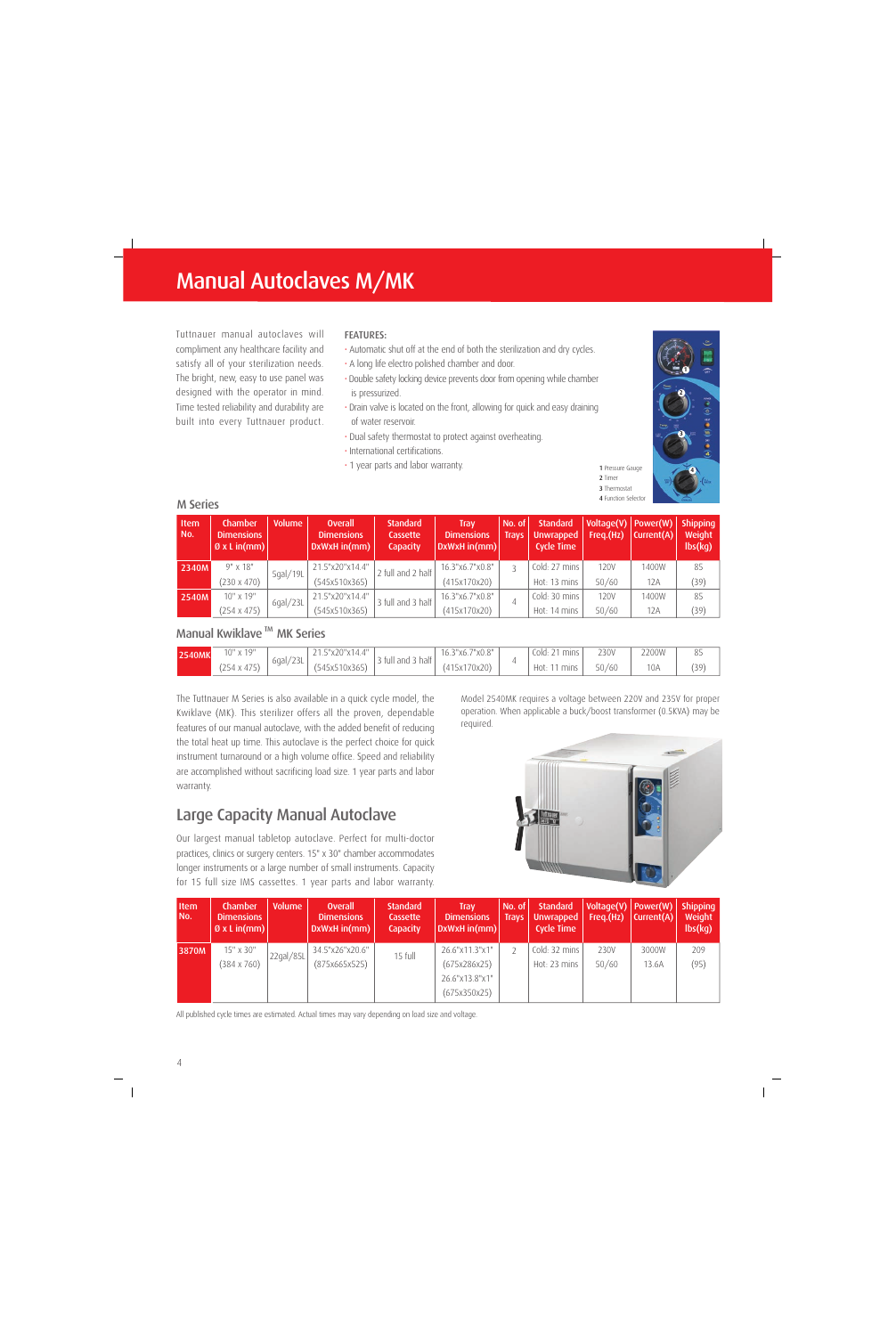

### Valueklave<sup>™</sup> 1730

The Valueklave1730 will satisfy all of your basic sterilization needs at an economical price. High speed and reliability are built into every Valueklave1730.

#### FEATURES:

- Fast Cycle Time. 11 minutes from a hot start\* (Standard Unwrapped Cycle Time).
- Automatic shut off at the end of both the sterilization and dry cycles.
- A long life electro polished chamber and door.
- Double safety locking device prevents door from opening while chamber is pressurized.
- Drain valve is located on the front, allowing for quick and easy draining of water reservoir.
- Dual safety thermostat to protect against overheating.
- International certifications.
- 1 year parts and labor warranty.



\*Come up time, sterilization exposure and exhaust.

| <b>Item</b><br>No. | <b>Chamber</b><br><b>Dimensions</b><br>$\emptyset$ x L in(mm) | <b>Volume</b> | <b>Overall</b><br><b>Dimensions</b><br>DxWxH in(mm) | Standard<br>Cassette<br><b>Capacity</b> | Trav<br><b>Dimensions</b><br>$DxWxH$ in(mm) | No. of I<br><b>Travs</b> | Standard<br>  Unwrapped   Freq.(Hz) $ $ Current(A) $ $ <sup>1</sup><br>Cycle Time | Voltage(V)   Power(W)   Shipping |       | Weight<br>$\mathsf{lbs}(\mathsf{kg})$ |
|--------------------|---------------------------------------------------------------|---------------|-----------------------------------------------------|-----------------------------------------|---------------------------------------------|--------------------------|-----------------------------------------------------------------------------------|----------------------------------|-------|---------------------------------------|
| <b>Valueklave</b>  | $7" \times 13"$                                               | 2qal/7.5L     | 17.9"x17.4"x12"                                     | 2 half                                  | 11.6"x4.7"x0.8"                             |                          | Cold: 16 mins                                                                     | 120V                             | 1350W | 50                                    |
| 1730               | $(170 \times 340)$                                            |               | (455x440x305)                                       |                                         | (295x120x20)                                |                          | Hot: 11 mins                                                                      | 50/60                            | 11A   | (23)                                  |

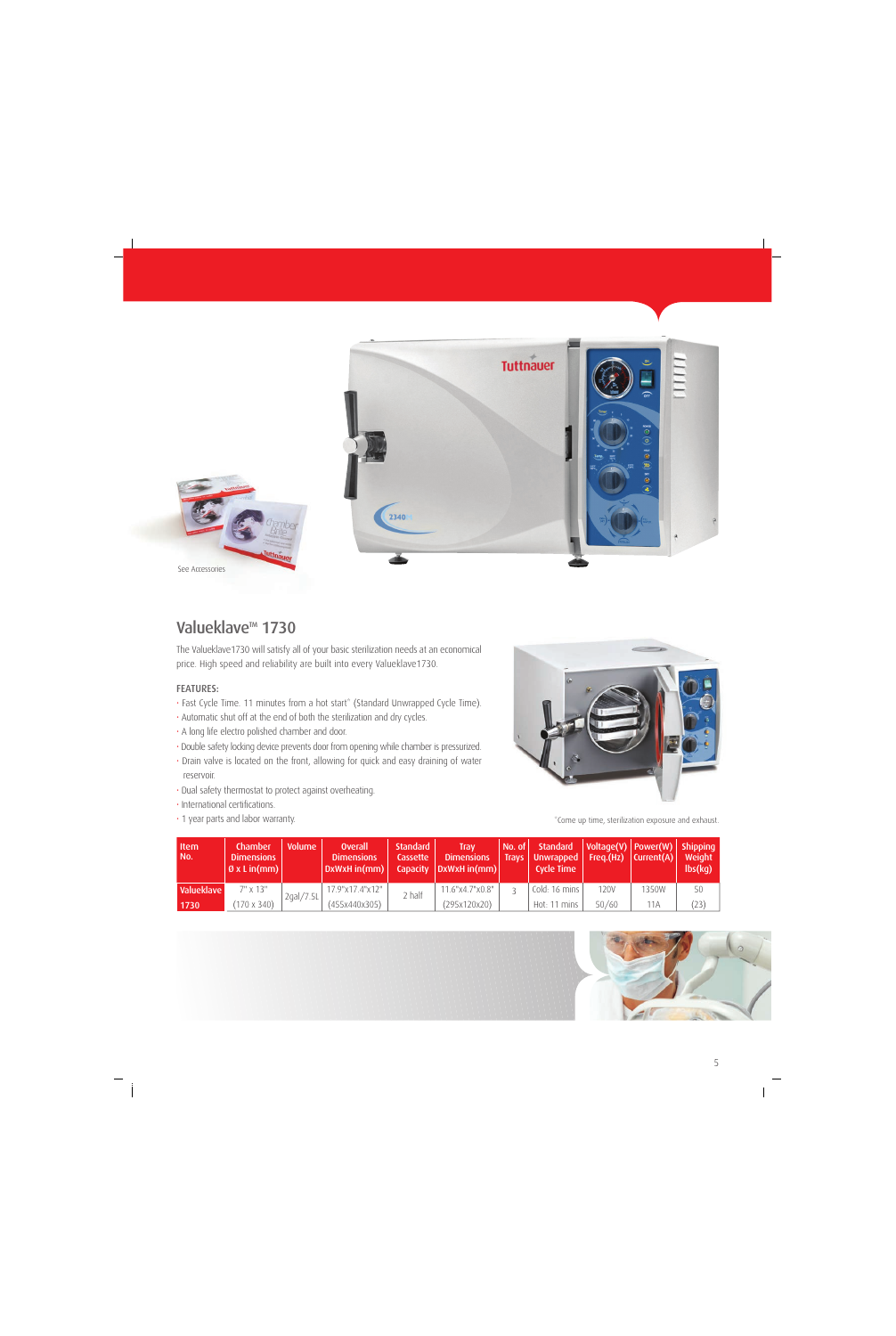## Clean & Simple<sup> $M$ </sup>

### Ultrasonic Cleaning Systems



| <b>System</b><br><b>Specifications:</b>                              | CSU <sub>1</sub>                                              | CSU <sub>3</sub>                                |
|----------------------------------------------------------------------|---------------------------------------------------------------|-------------------------------------------------|
| Tank<br>W<br><b>Dimensions</b><br>н<br>Inches (Cms.)<br>D            | 9 <sup>3</sup> /8(23.8)<br>4(10.2)<br>5 <sup>3</sup> /8(13.7) | $15 \frac{1}{2} (39.4)$<br>6(15.2)<br>9(22.9)   |
| <b>External</b><br>W<br><b>Dimensions</b><br>н<br>Inches (Cms.)<br>D | $12^{5}/8(32)$<br>8 <sup>3</sup> /4(22.2)<br>97/8(25)         | 19(48.3)<br>$13 \frac{1}{2} (34.3)$<br>16(40.6) |
| <b>Tank Capacity</b><br>Gallons (Liters)                             | 0.8(3.4)                                                      | 3(12.7)                                         |

Tuttnauer's Clean & Simple Ultrasonic Cleaning Systems are manufactured with only the highest quality components. These machines provide 60 kHz of quiet cleaning power which is less aggressive to instruments while still removing all surface contamination. The contemporary design and quiet operation compliments any office environment. Clean & Simple Ultrasonic Systems are available in 2 sizes with a full selection of accessories to meet your specific needs. The 1 gallon system holds a standard selection of instruments or 2 half size cassettes. The 3 gallon system holds 3 full size cassettes. Both sizes are available with an optional heater.

#### FEATURES:

- High efficiency 60 kHz of cavitation for a thorough and quieter cleaning.
- Durable vinyl clad steel housing... easy to clean and resists scratching.
- Stainless steel tank with cover.
- Full line of accessories available.

### Ultrasonic Cleaning Tablets

Clean & Simple is an ultrasonic / enzymatic solution dispensed in a unique tablet form. Drop 2 tablets into your ultrasonic tank already filled with tap water and the tablets will dissolve in about a minute. This is a non-ionic solution which is non-corrosive, non-toxic, biodegradable and non-caustic. Available in boxes of 64 tablets, Item No. CS0064 and 144 tablets, Item No. CS0144.

#### FEATURES:

- Easy to use tablet form.
- Eliminates handling of heavy 1 gallon containers.
- No bulky storage.
- No pre-mixing required.
- Enzymatic solution effectively breaks down protein.

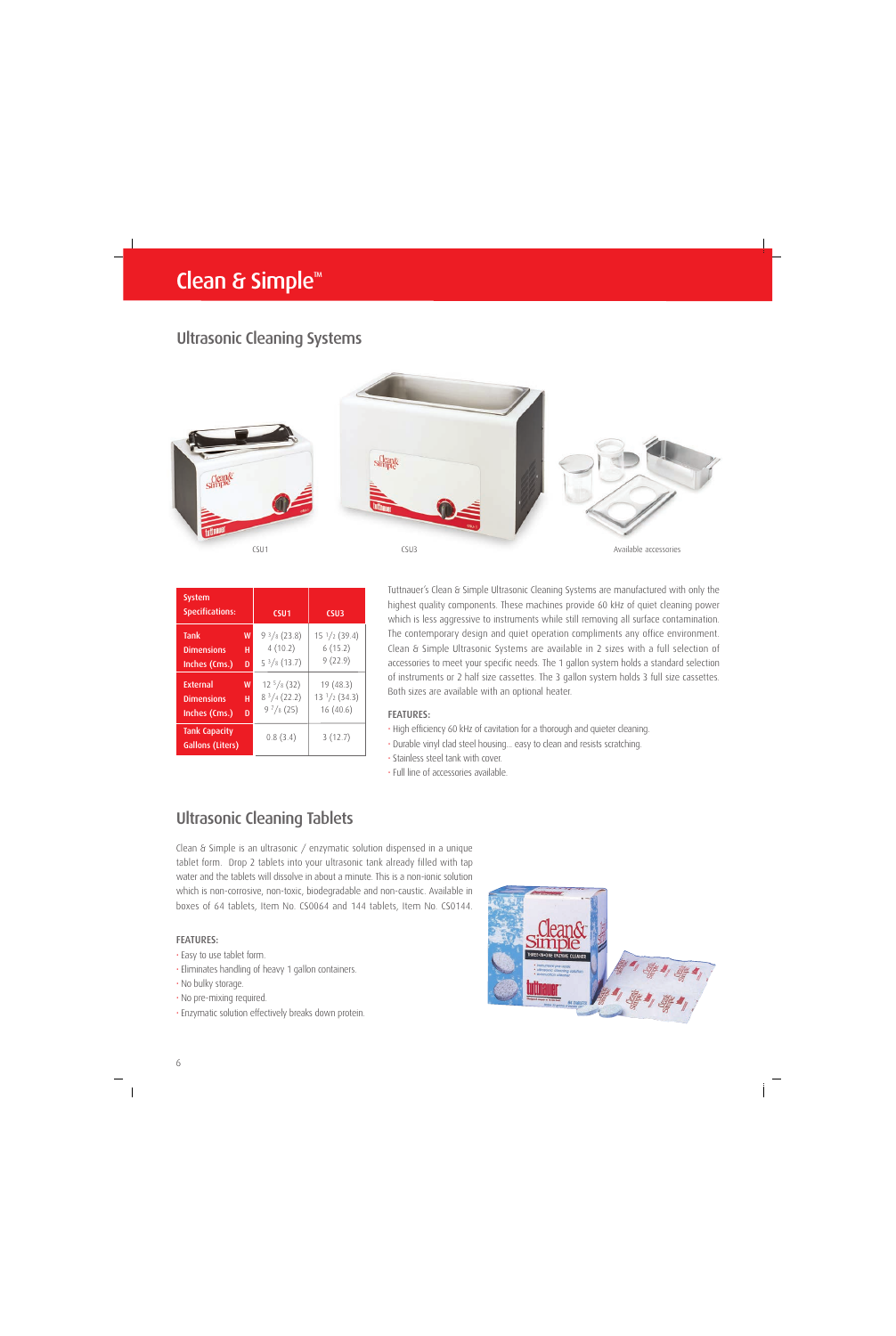## **Accessories**

### Chamber Brite<sup>™</sup>

One of the most effective and easy to use autoclave cleaners. Chamber Brite effectively cleans and descales the chamber, reservoir, and tubing of most steam autoclaves. Available 10 per box. Item No. CB0010.

#### FEATURES:

- Pre-measured packs.
- No pre-mixing required.
- Usage promotes efficiency.
- Odor free.
- Easy storage.



### Instrument Pouch Rack

All pouched instruments should be placed in a rack for proper sterilization and drying. Our stainless steel pouch rack is convenient for the loading and unloading of bagged instruments. (Two racks per box. Item No. AR910 for all 9" and 10" chambers. Item No. AR920 for all 15" chambers).



### Water Distiller

Tuttnauer offers a distiller that provides pure water. Water that is 99% free of total dissolved solids. Eliminates the inconvenience and expense of buying bottled water.

Its ease of operation makes it ideal for any medical, dental or laboratory application. UL listed.

Available in 4 models: Cat. No. 9000 (1 gal. System) Cat. No. 7000\* (3.5 gal. System) Cat. No. 7000-8\* (8 gal. System) Cat. No. 7000-12\* (12 gal. System)

Series 7000\* is directly connected to the water supply for continuous operation.





**Tuttnayer** 

Series 7000